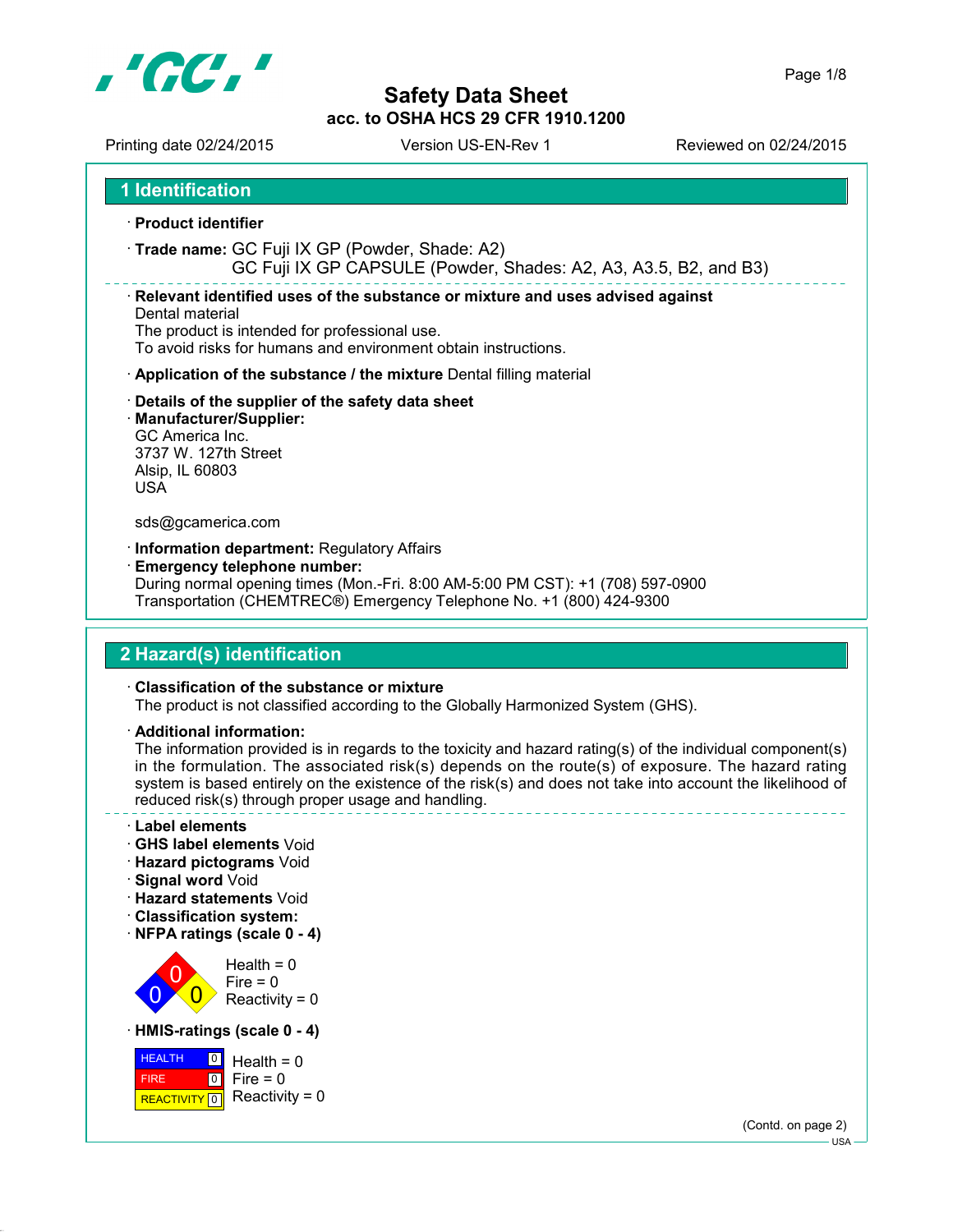Printing date 02/24/2015 Version US-EN-Rev 1 Reviewed on 02/24/2015

**Trade name:** GC Fuji IX GP (Powder, Shade: A2)

GC Fuji IX GP CAPSULE (Powder, Shades: A2, A3, A3.5, B2, and B3)

(Contd. of page 1)

- **Other hazards**
- **Results of PBT and vPvB assessment**
- **PBT:** Not applicable.
- **vPvB:** Not applicable.

#### **3 Composition/information on ingredients**

- **Chemical characterization: Mixtures**
- **Description:** Mixture of the substances listed below with nonhazardous additions.
- **Dangerous components:** Void
- **Additional information:**

If a substance is marked with \*\*, then substance is a trade secret. This is allowed under OSHA's Hazard Communication Standard (HCS) as a trade secret and under GHS as Confidential Business Information (CBI).

#### **4 First-aid measures**

#### **Description of first aid measures**

- **General information:** No special measures required. If symptoms persist consult doctor.
- **After inhalation:** Supply fresh air; consult doctor in case of complaints. In case of unconsciousness place patient stably in side position for transportation.
- **After skin contact:** Rinse with warm water.

If symptoms persist consult doctor.

- **After eye contact:** Rinse opened eye for several minutes under running water. If symptoms persist, consult a doctor.
- **After swallowing:** Rinse out mouth and then drink plenty of water. If symptoms persist consult doctor.
- **Information for doctor:**
- **Most important symptoms and effects, both acute and delayed** No further relevant information available.
- **Indication of any immediate medical attention and special treatment needed** No further relevant information available.

#### **5 Fire-fighting measures**

- **Extinguishing media**
- **Suitable extinguishing agents:**

CO2, extinguishing powder or water spray. Fight larger fires with water spray or alcohol resistant foam. Use fire fighting measures that suit the environment.

- **For safety reasons unsuitable extinguishing agents:** Water with full jet
- **Special hazards arising from the substance or mixture**

Formation of toxic gases is possible during heating or in case of fire.

(Contd. on page 3)

 $-11S_A$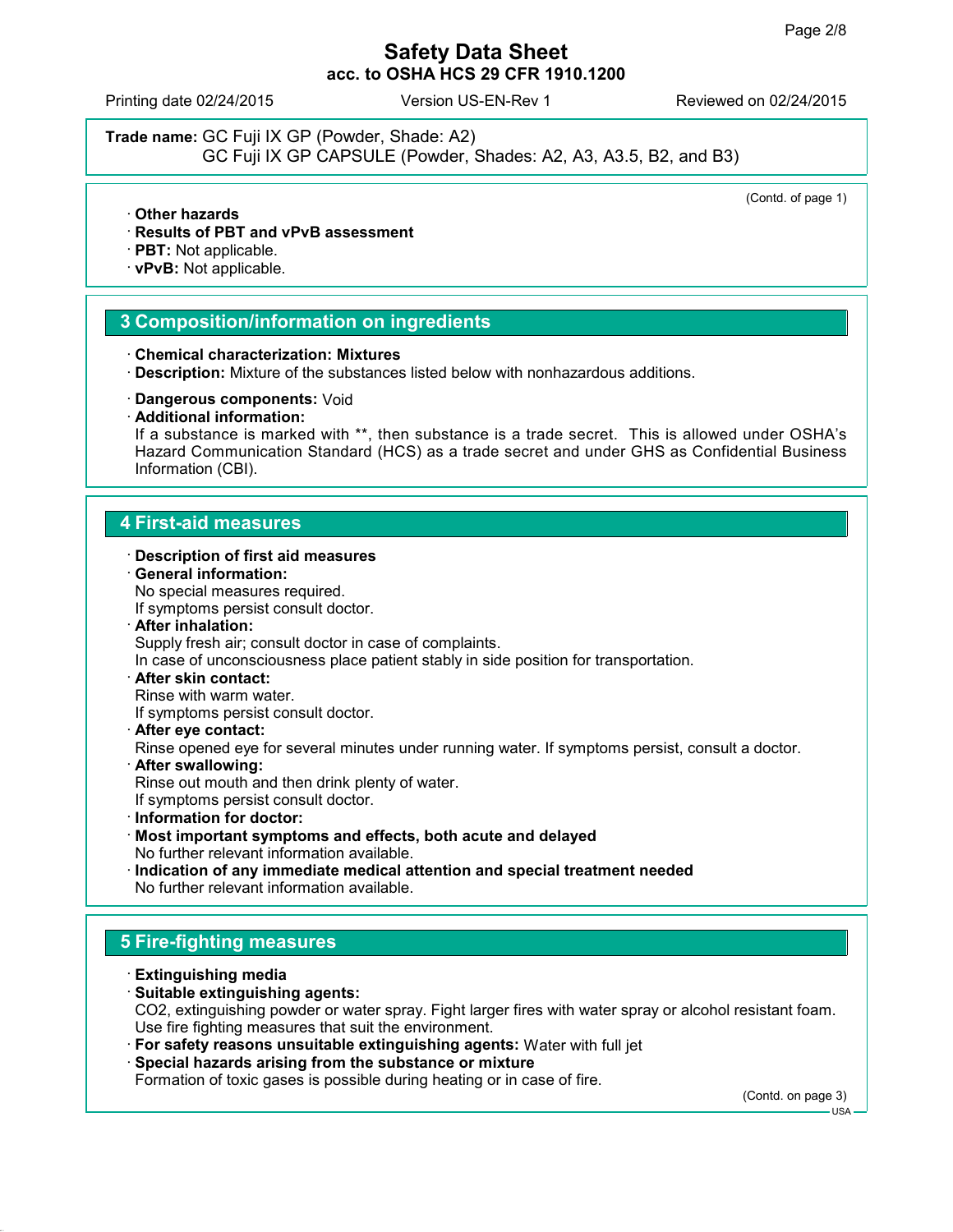Printing date 02/24/2015 Version US-EN-Rev 1 Reviewed on 02/24/2015

**Trade name:** GC Fuji IX GP (Powder, Shade: A2) GC Fuji IX GP CAPSULE (Powder, Shades: A2, A3, A3.5, B2, and B3)

(Contd. of page 2)

- **Advice for firefighters**
- **Protective equipment:** Wear self-contained respiratory protective device.
- **Additional information**

Dispose of fire debris and contaminated fire fighting water in accordance with official regulations.

#### **6 Accidental release measures**

- **Personal precautions, protective equipment and emergency procedures** Remove persons from danger area. **Environmental precautions:** Do not allow product to reach sewage system or any water course.
- Inform respective authorities in case of seepage into water course or sewage system. Do not allow to penetrate the ground/soil.
- In case of seepage into the ground inform responsible authorities.
- **Methods and material for containment and cleaning up:** Pick up mechanically. Dispose of the collected material according to regulations.
- **Reference to other sections** See Section 7 for information on safe handling. See Section 8 for information on personal protection equipment. See Section 13 for disposal information.

### **7 Handling and storage**

- **Handling:**
- **Precautions for safe handling** Observe instructions for use. Prevent formation of dust.

Any deposit of dust which cannot be avoided must be regularly removed.

- **Information about protection against explosions and fires:** Dust can combine with air to form an explosive mixture.
- **Storage:**
- **Requirements to be met by storerooms and receptacles:** Store only in unopened original receptacles.
- **Information about storage in one common storage facility:** Store away from foodstuffs.
- **Further information about storage conditions:** Observe instructions for use / storage.
- **Specific end use(s)** No further relevant information available.

# **8 Exposure controls/personal protection**

**Additional information about design of technical systems:** No further data; see item 7.

- **Control parameters**
- **Components with limit values that require monitoring at the workplace:**
- The product does not contain any relevant quantities of materials with critical values that have to be monitored at the workplace.
- **Additional information:** The lists that were valid during the creation were used as basis.

(Contd. on page 4)

USA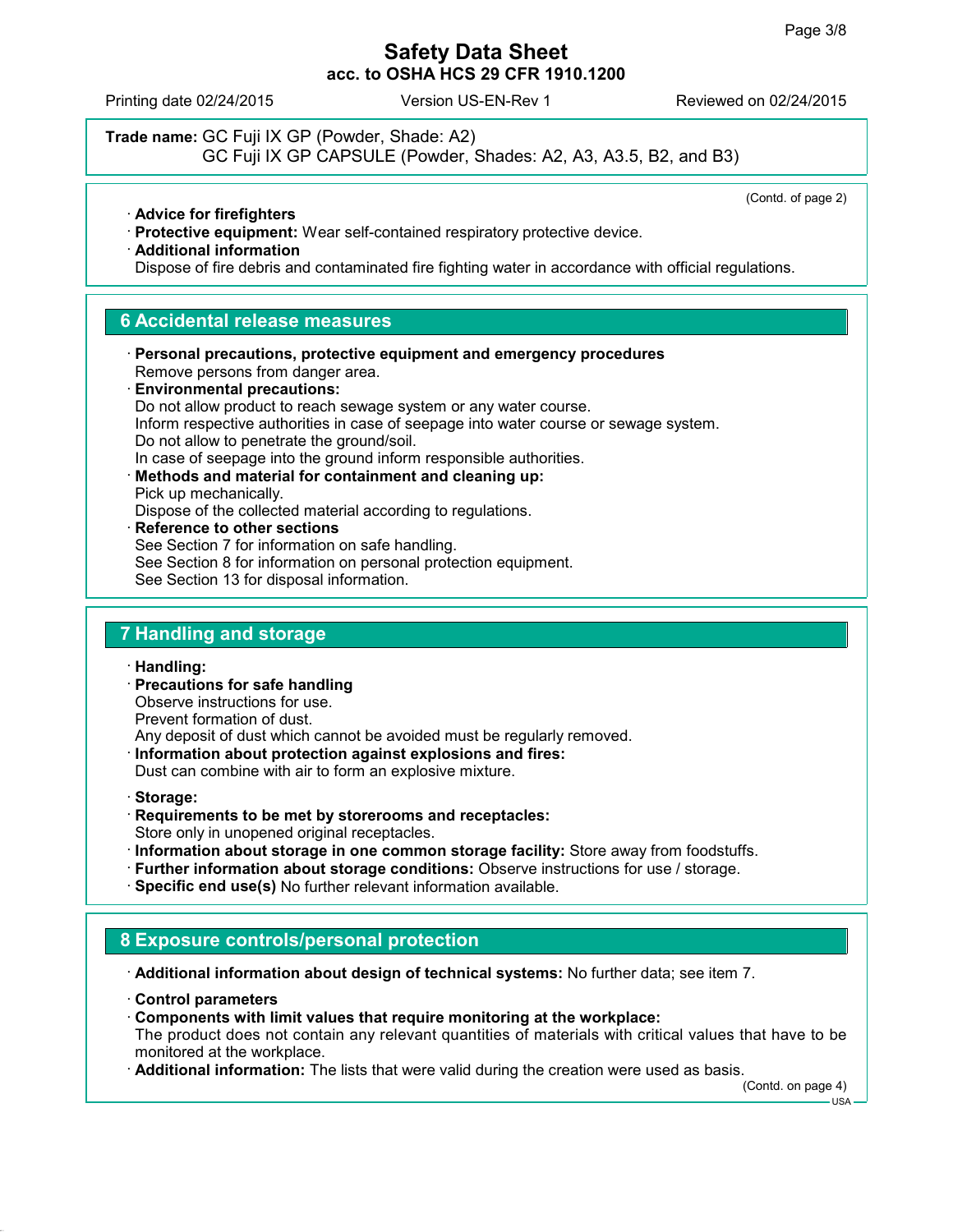Printing date 02/24/2015 Version US-EN-Rev 1 Reviewed on 02/24/2015

# **Trade name:** GC Fuji IX GP (Powder, Shade: A2) GC Fuji IX GP CAPSULE (Powder, Shades: A2, A3, A3.5, B2, and B3)

(Contd. of page 3)

- **Exposure controls**
- **Personal protective equipment:**
- **General protective and hygienic measures:** The usual precautionary measures for handling chemicals should be followed. Do not inhale dust / smoke / mist. Wash hands before breaks and at the end of work.
- **Breathing equipment:** Suitable respiratory protective device recommended.
- **Protection of hands:** Protective gloves

#### **Material of gloves**

The selection of the suitable gloves does not only depend on the material, but also on further marks of quality and varies from manufacturer to manufacturer. As the product is a preparation of several substances, the resistance of the glove material can not be calculated in advance and has therefore to be checked prior to the application.

**Penetration time of glove material**

The exact break through time has to be found out by the manufacturer of the protective gloves and has to be observed.

**Eye protection:** Safety glasses

| 9 Physical and chemical properties                                                                |                                               |
|---------------------------------------------------------------------------------------------------|-----------------------------------------------|
| Information on basic physical and chemical properties<br><b>General Information</b>               |                                               |
| Appearance:<br>Form:                                                                              | Powder                                        |
| Color:                                                                                            | White                                         |
| Odor:                                                                                             | Odorless                                      |
| Odor threshold:                                                                                   | Not determined.                               |
| · pH-value:                                                                                       | Not applicable.                               |
| Change in condition<br><b>Melting point/Melting range:</b><br><b>Boiling point/Boiling range:</b> | Undetermined.<br>Undetermined.                |
| · Flash point:                                                                                    | Not applicable.                               |
| · Flammability (solid, gaseous):                                                                  | Not determined.                               |
| · Ignition temperature:                                                                           | Undetermined.                                 |
| Decomposition temperature:                                                                        | Not determined.                               |
| · Auto igniting:                                                                                  | Product is not selfigniting.                  |
| Danger of explosion:                                                                              | Product does not present an explosion hazard. |
| <b>Explosion limits:</b>                                                                          |                                               |
| Lower:                                                                                            | Not determined.                               |
| Upper:                                                                                            | Not determined.                               |
| · Vapor pressure:                                                                                 | Not applicable.                               |
| Density:                                                                                          | Not determined.                               |
| · Relative density                                                                                | Not determined.                               |
|                                                                                                   | (Contd. on page 5)                            |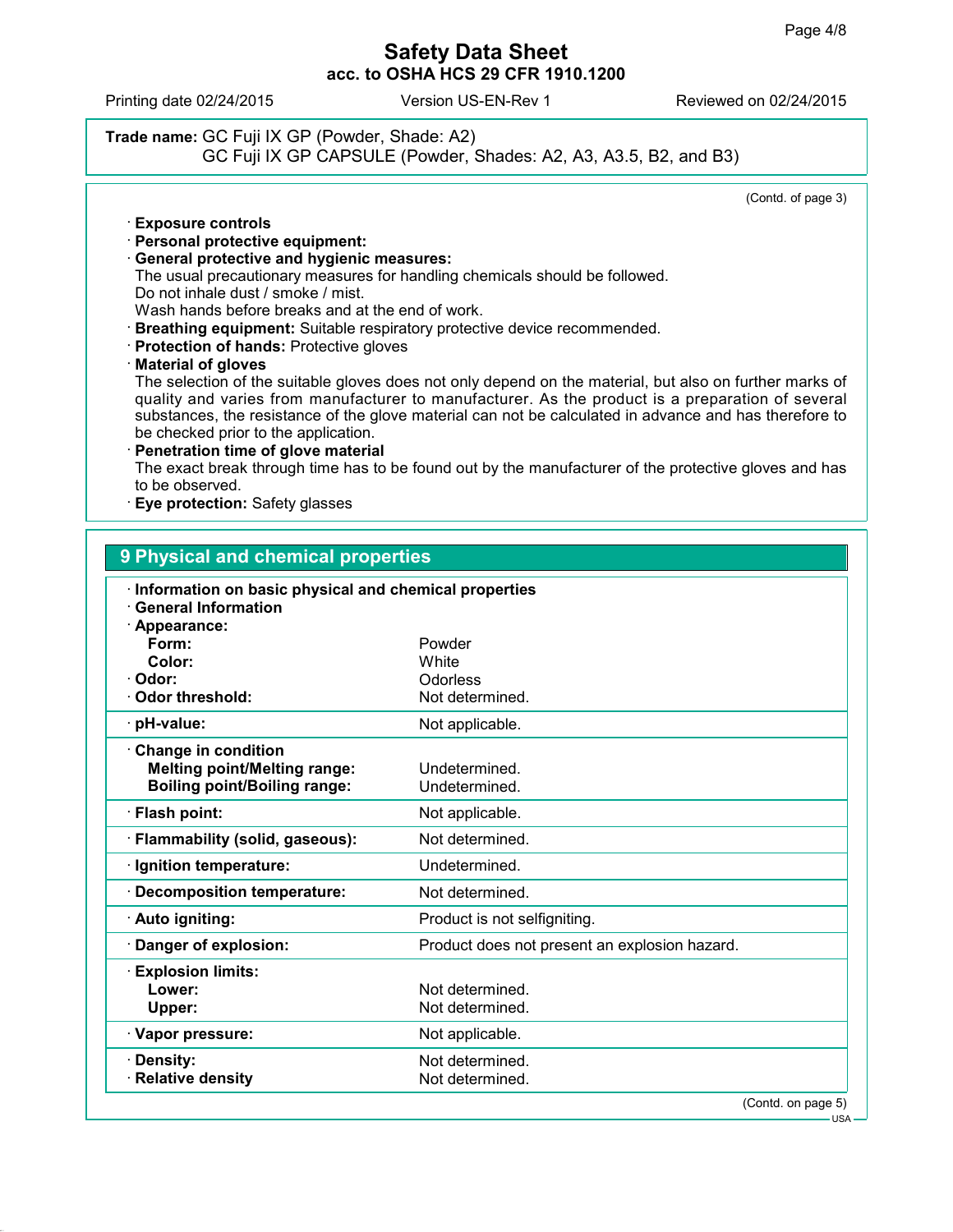Printing date 02/24/2015 Version US-EN-Rev 1 Reviewed on 02/24/2015

### **Trade name:** GC Fuji IX GP (Powder, Shade: A2) GC Fuji IX GP CAPSULE (Powder, Shades: A2, A3, A3.5, B2, and B3)

|                                                            |                                            | (Contd. of page 4) |
|------------------------------------------------------------|--------------------------------------------|--------------------|
| · Vapour density                                           | Not applicable.                            |                    |
| <b>Evaporation rate</b>                                    | Not applicable.                            |                    |
| · Solubility in / Miscibility with                         |                                            |                    |
| Water:                                                     | Insoluble.                                 |                    |
| · Partition coefficient (n-octanol/water): Not determined. |                                            |                    |
| · Viscosity:                                               |                                            |                    |
| Dynamic:                                                   | Not applicable.                            |                    |
| Kinematic:                                                 | Not applicable.                            |                    |
| · Solvent content:                                         |                                            |                    |
| <b>Organic solvents:</b>                                   | $0.0\%$                                    |                    |
| Solids content:                                            | 100.0%                                     |                    |
| Other information                                          | No further relevant information available. |                    |

### **10 Stability and reactivity**

- **Reactivity** No further relevant information available.
- **Chemical stability** Stable at ambient temperature.
- **Thermal decomposition / conditions to be avoided:** No decomposition if used according to specifications.
- **Possibility of hazardous reactions** No dangerous reactions known.
- **Conditions to avoid** No further relevant information available.
- **Incompatible materials:** No further relevant information available.
- **Hazardous decomposition products:** No dangerous decomposition products known.

# **11 Toxicological information**

- **Information on toxicological effects**
- **Acute toxicity:**
- **LD/LC50 values that are relevant for classification:** No further relevant information available.
- **Primary irritant effect:**
- **on the skin:** No irritant effect.
- **on the eye:** No irritating effect.
- **Sensitization:** No sensitizing effects known.
- **Additional toxicological information:**

The product is not subject to classification according to internally approved calculation methods for preparations:

**Carcinogenic categories**

poly(acrylic acid) 3

### **NTP (National Toxicology Program)**

None of the ingredients is listed.

- **OSHA-Ca (Occupational Safety & Health Administration)**
- None of the ingredients is listed.

(Contd. on page 6)

 $-11S_A$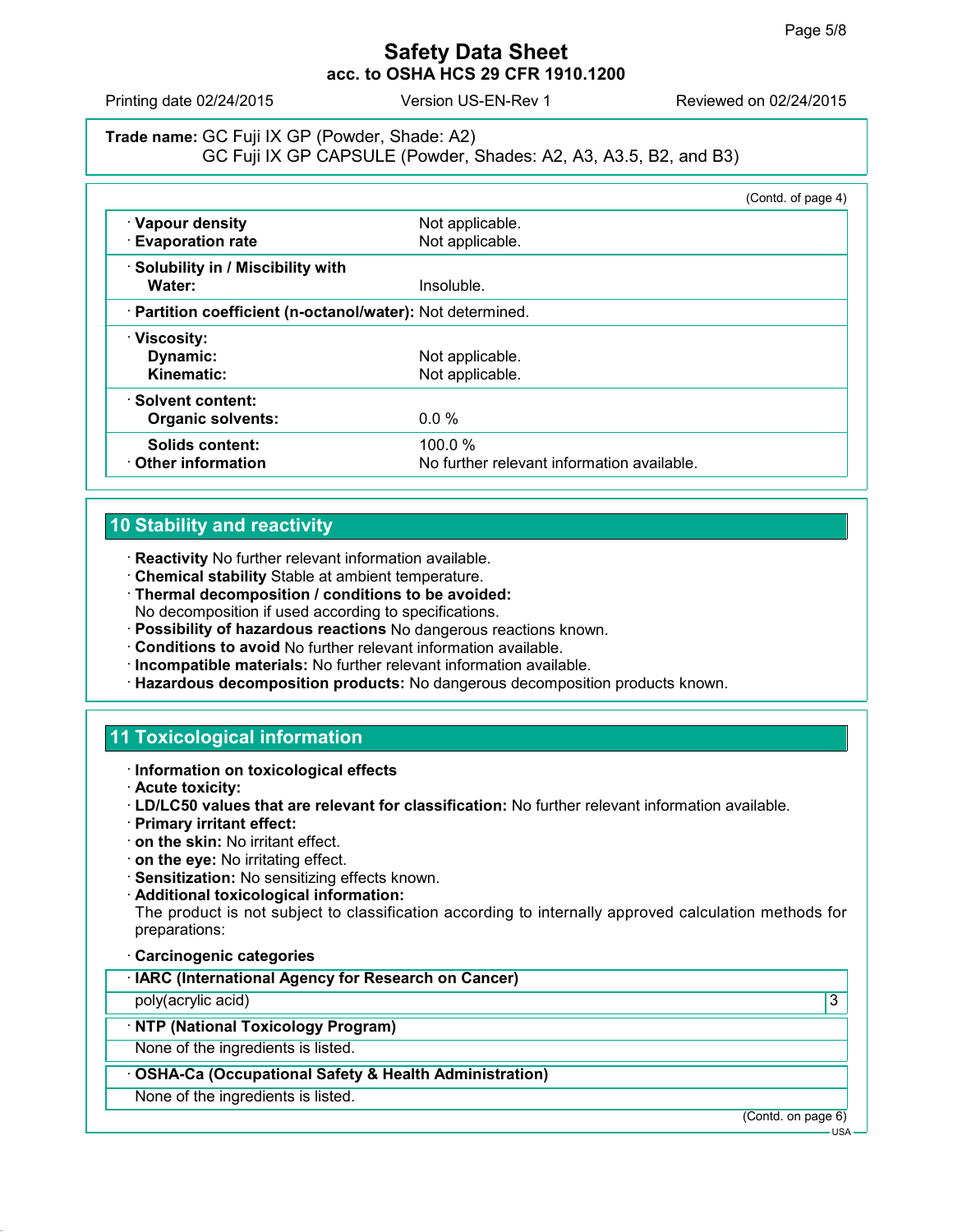Printing date 02/24/2015 Version US-EN-Rev 1 Reviewed on 02/24/2015

#### **Trade name:** GC Fuji IX GP (Powder, Shade: A2) GC Fuji IX GP CAPSULE (Powder, Shades: A2, A3, A3.5, B2, and B3)

(Contd. of page 5)

#### **Carcinogenic categories' legend:**

IARC Group 1: The agent is carcinogenic to humans.

IARC Group 2A: The agent is probably carcinogenic to humans.

IARC Group 2B: The agent is possibly carcinogenic to humans.

IARC Group 3: The agent is not classifiable as to its carcinogenicity to humans.

IARC Group 4: The agent is probably not carcinogenic to humans.

NTP K: Known to be human carcinogen.

NTP R: Reasonably anticipated to be human carcinogen.

### **12 Ecological information**

- **Toxicity**
- **Aquatic toxicity:** No further relevant information available.
- **Persistence and degradability** No further relevant information available.
- **Behavior in environmental systems:**
- **Bioaccumulative potential** No further relevant information available.
- **Mobility in soil** No further relevant information available.
- **Additional ecological information:**

**General notes:**

Water hazard class 3 (Self-assessment): extremely hazardous for water

Do not allow product to reach ground water, water course or sewage system, even in small quantities. Danger to drinking water if even extremely small quantities leak into the ground.

- **Results of PBT and vPvB assessment**
- **PBT:** Not applicable.
- **vPvB:** Not applicable.
- **Other adverse effects** No further relevant information available.

# **13 Disposal considerations**

- **Waste treatment methods**
- **Recommendation:** Smaller quantities can be disposed of with household waste.
- **Uncleaned packagings:**
- **Recommendation:** Disposal must be made according to official regulations.

| · UN-Number                  |      |  |
|------------------------------|------|--|
| · DOT, ADR, ADN, IMDG, IATA  | Void |  |
| · UN proper shipping name    |      |  |
| DOT, ADR, ADN, IMDG, IATA    | Void |  |
| · Transport hazard class(es) |      |  |
| · DOT, ADR, ADN, IMDG, IATA  |      |  |
| · Class                      | Void |  |
| · Packing group              |      |  |
| · DOT, ADR, IMDG, IATA       | Void |  |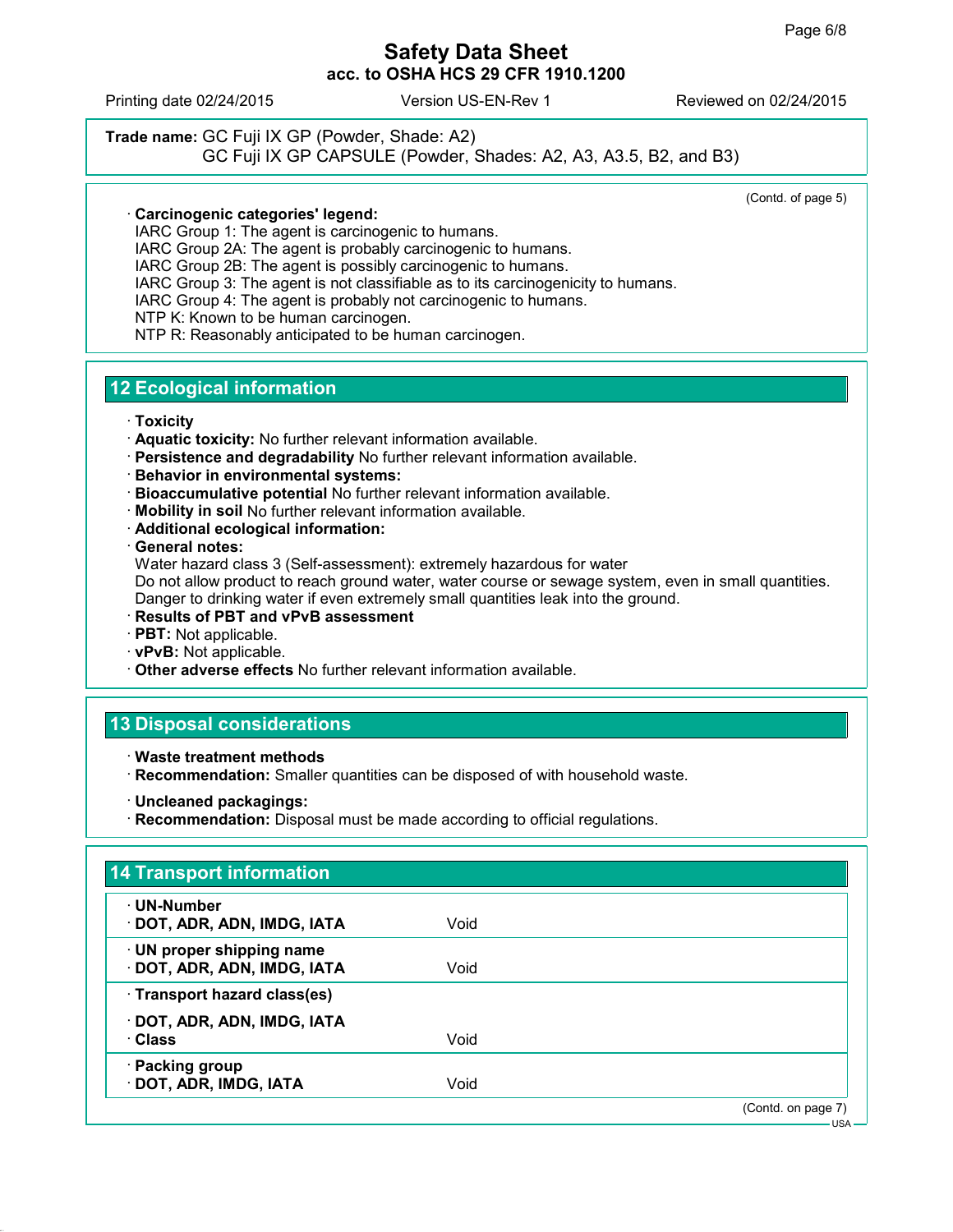Printing date 02/24/2015 Version US-EN-Rev 1 Reviewed on 02/24/2015

## **Trade name:** GC Fuji IX GP (Powder, Shade: A2) GC Fuji IX GP CAPSULE (Powder, Shades: A2, A3, A3.5, B2, and B3)

|                                            |                 | (Contd. of page 6) |
|--------------------------------------------|-----------------|--------------------|
| · Environmental hazards:                   |                 |                    |
| · Marine pollutant:                        | No              |                    |
| · Special precautions for user             | Not applicable. |                    |
| Transport in bulk according to Annex II of |                 |                    |
| <b>MARPOL73/78 and the IBC Code</b>        | Not applicable. |                    |
| UN "Model Regulation":                     |                 |                    |

### **15 Regulatory information**

 **Safety, health and environmental regulations/legislation specific for the substance or mixture SARA (Superfund Amendments and Reauthorization Act)**

**Section 355 (extremely hazardous substances):**

None of the ingredient is listed.

**Section 313 (Specific toxic chemical listings):**

None of the ingredients is listed.

**TSCA (Toxic Substances Control Act):**

All ingredients are listed.

**Carcinogenic categories**

**EPA (Environmental Protection Agency)**

None of the ingredients is listed.

**TLV (Threshold Limit Value established by ACGIH)**

None of the ingredients is listed.

**NIOSH-Ca (National Institute for Occupational Safety and Health)**

None of the ingredients is listed.

**GHS label elements** Void

**Hazard pictograms** Void

**Signal word** Void

**Hazard statements** Void

**Chemical safety assessment:** A Chemical Safety Assessment has not been carried out.

# **16 Other information**

- **Department issuing MSDS:** Regulatory Affairs
- **Contact:** Regulatory Affairs Telephone No. +1 (708) 597-0900 sds@gcamerica.com

**Date of preparation / last revision** 02/24/2015 / -

 **Abbreviations and acronyms:** GHS: Globally Harmonized System of Classification and Labelling of Chemicals HCS: Hazard Communication Standard (USA) MSDS: Material Safety Data Sheet SDS: Safety Data Sheet

(Contd. on page 8)